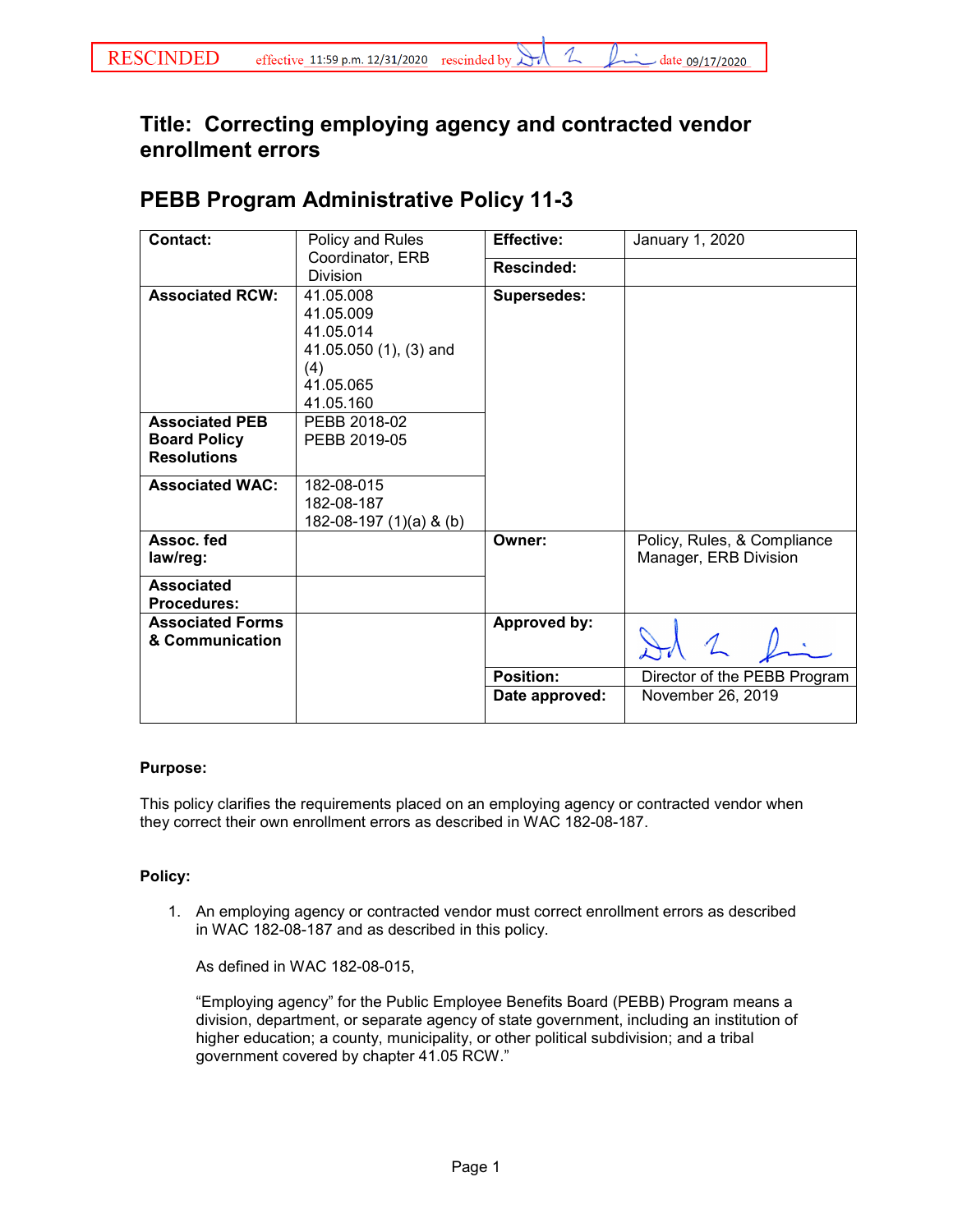"Contracted vendor" means any person, persons, or entity under contract or agreement with the HCA to provide goods or services for the provision or administration of PEBB benefits. The term "contracted vendor" includes subcontractors of the HCA and subcontractors of any person, persons, or entity under contract or agreement with the HCA that provide goods or services for the provision or administration of PEBB benefits.

2. If an employing agency, or contracted vendor in the case of life insurance and accidental death and dismemberment (AD&D) insurance, fails to timely enroll an employee, or their dependent, in PEBB benefits as elected by the employee, then the employing agency or contracted vendor must correct the error. The employing agency or the applicable contracted vendor must enroll the employee and the employee's dependent, as elected when correcting enrollment errors, reconcile related premium payments and applicable premium surcharges as described in WAC 182-08-187 (2) through (4), and provide recourse as described in WAC 182-08-187(5).

"Timely" in this subsection means the enrollment was entered by the employing agency or contracted vendor within the lower limit date.

The "lower limit date" is three calendar months before the current process month. For example, if the current process month is June, three calendar months before would be March; therefore, the lower limit date would be March 1.

"Current process month" identifies the specific period of time for which the insurance system is billing an agency. The begin and end date of an agency's current process month depends on which one of the three invoicing cycles the agency is in.

- 3. If an employing agency fails to notify an employee of their eligibility for PEBB benefits and the employer contribution as described in WAC 182-12-113 or the employer group contract, before the end of the employee's thirty-one day election period, then the employing agency must correct the error. The employing agency must provide the employee a written notice of eligibility for PEBB benefits, offer a new enrollment period and correct enrollment, reconcile premium payments and applicable premium surcharges as described in WAC 182-08-187 (2) through (4), and provide recourse as described in WAC 182-08-187(5).
- 4. If an employing agency fails to enroll an employee and their dependents in PEBB benefits as elected in the required forms or apply the applicable surcharges as attested in the required forms, then the employing agency must correct the error. The employing agency must enroll the coverage the employee elected and accurately reflect the employee's premium surcharge attestations when correcting enrollment, reconcile related premium payments and applicable premium surcharges as described in WAC 182-08- 187 (2) through (4), and provide recourse as described in WAC 182-08-187(5).
- 5. If an employing agency or contracted vendor in the case of life insurance and accidental death and dismemberment (AD&D) insurance, fails to accurately enroll an employee in Uniform Medical Plan Classic, Uniform Dental Plan, basic life insurance, basic AD&D insurance, or basic long-term disability insurance, and apply the tobacco use surcharge status as described in WAC 182-08-197 (1)(b) when the employee fails to return the required employee forms within required time limits as described in WAC 182-08-197 (1)(a), then the employing agency or contracted vendor must correct the error. The employing agency or contracted vendor must enroll the employee as described in WAC 182-08-197 (1)(b) when correcting enrollment errors, reconcile related premium payments and applicable premium surcharges as described in WAC 182-08-187 (2) through (4), and provide recourse as described in WAC 182-08-187(5).